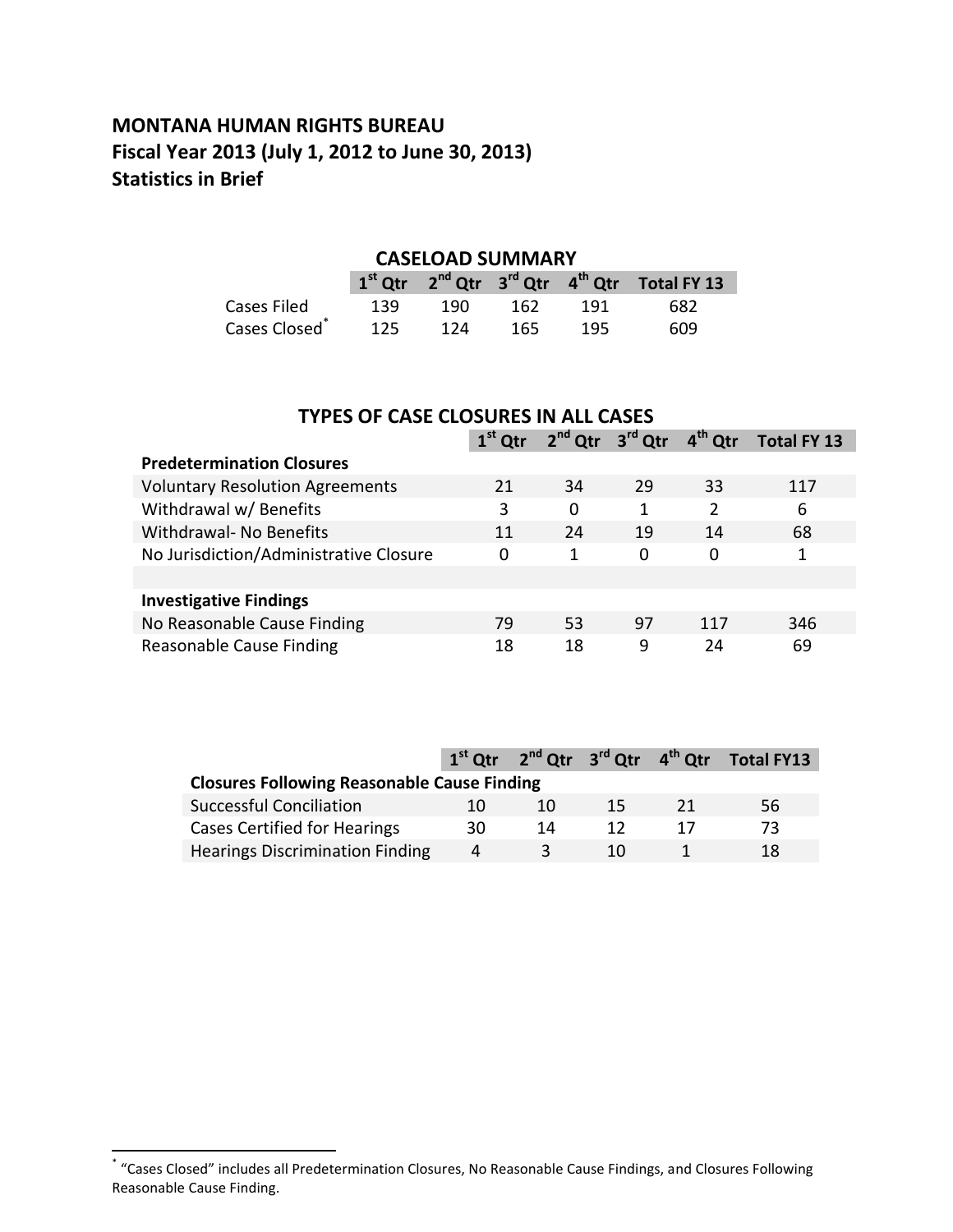|                                     | $1st$ Qtr |     | $2^{nd}$ Qtr $3^{rd}$ Qtr $4^{th}$ Qtr |     | <b>Total FY 13</b> |
|-------------------------------------|-----------|-----|----------------------------------------|-----|--------------------|
| <b>Private Employers</b>            | 107       | 122 | 108                                    | 127 | 464                |
| <b>State &amp; Local Government</b> | 18        | 45  | 31                                     | 49  | 143                |
| Elementary/Secondary Schools 7      |           | 10  |                                        |     | 20                 |
| Colleges/ Universities              | 5.        |     | ર                                      |     | 12                 |
| Housing                             |           |     | 16                                     |     |                    |

#### **TYPE OF RESPONDENT- All Cases Filed**

**AREA OF ALLEGED DISCRIMINATION- All Cases Filed**

|                              |     |     | $1st$ Qtr $2nd$ Qtr $3rd$ Qtr $4th$ Qtr |     | Total FY 13 |
|------------------------------|-----|-----|-----------------------------------------|-----|-------------|
| Employment                   | 125 | 167 | 139                                     | 176 | 607         |
| <b>Public Accommodations</b> | 0   |     |                                         | 3   |             |
| <b>Government Services</b>   |     |     |                                         |     |             |
| Housing                      | 0   |     | 16                                      | 4   | 27          |
| Education                    | 12  | 12  | 4                                       | 4   | 32          |
| Insurance/Finance            |     |     |                                         | 3   |             |

## **BASIS OF ALLEGED DISCRIMINATION\*- All Cases Filed**

|                         | $1st$ Qtr      | $2nd$ Qtr    | 3rd Qtr        | 4 <sup>th</sup> Qtr | <b>Total FY 13</b> |
|-------------------------|----------------|--------------|----------------|---------------------|--------------------|
| Disability              | 51             | 71           | 61             | 65                  | 248                |
| Retaliation             | 50             | 56           | 50             | 55                  | 211                |
| Sex-Female              | 29             | 35           | 33             | 34                  | 131                |
| Age                     | 26             | 31           | 28             | 38                  | 123                |
| Race- Native American   | 5              | 8            | 11             | 6                   | 30                 |
| <b>Marital Status</b>   | 1              | 6            | 4              | 7                   | 18                 |
| Sex-Male                | 7              | 11           | 6              | 8                   | 32                 |
| Pregnancy               | 7              | 3            | 8              | 3                   | 21                 |
| Race-Black              | 4              | 7            | $\overline{2}$ | 11                  | 24                 |
| Religion                | 6              | 10           | 15             | 4                   | 35                 |
| <b>National Origin</b>  | 8              | 5            | 5              | $\overline{4}$      | 22                 |
| Race-Other              | $\Omega$       | 4            | 0              | 1                   | 5                  |
| <b>Political Belief</b> | $\overline{2}$ | $\Omega$     | 7              | 3                   | 12                 |
| Color                   | $\overline{2}$ | $\mathbf{1}$ | $\overline{2}$ | $\overline{0}$      | 5                  |
| <b>Familial Status</b>  | 0              | 3            | 4              | $\Omega$            | 7                  |
| Creed                   | $\mathbf{1}$   | 1            | 0              | 1                   | 3                  |

\*Allegations total more than 100% of total cases filed because some cases allege more than one basis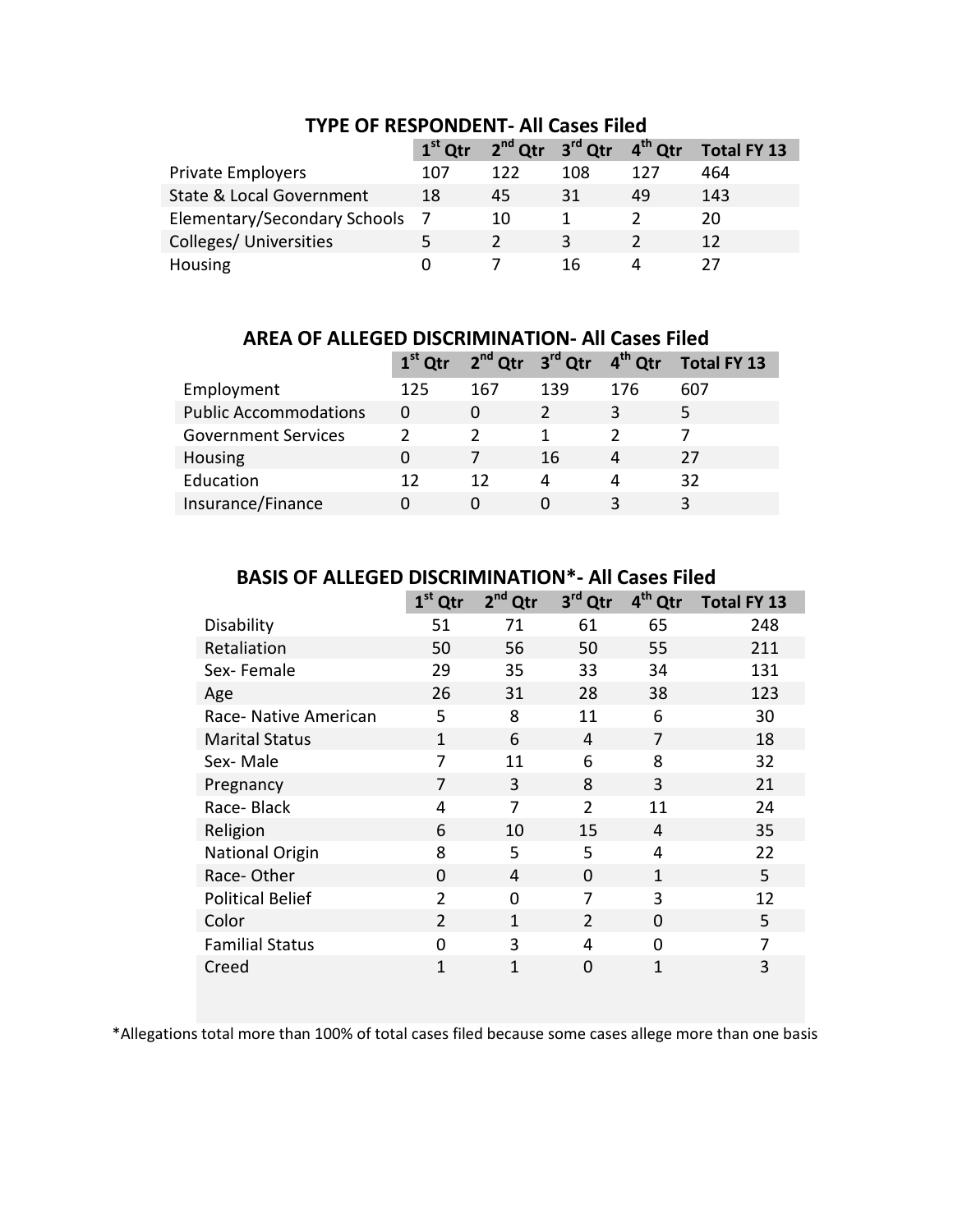|                                   | $1st$ Qtr      | $2nd$ Qtr     | 3 <sup>rd</sup><br>Qtr | 4 <sup>th</sup> Qtr | <b>Total FY 13</b> |  |
|-----------------------------------|----------------|---------------|------------------------|---------------------|--------------------|--|
| Discharge/ Constructive Discharge | 73             | 95            | 76                     | 74                  | 318                |  |
| Harassment                        | 23             | 59            | 37                     | 53                  | 172                |  |
| Reasonable Accommodation          | 18             | 22            | 28                     | 22                  | 90                 |  |
| Terms/Conditions                  | 5              | 7             | 12                     | 13                  | 37                 |  |
| Sexual Harassment                 | 30             | 23            | 16                     | 15                  | 84                 |  |
| Other                             | $\Omega$       | $\mathcal{P}$ | $\Omega$               | $\mathcal{P}$       | 4                  |  |
| Hiring/Reinstatement              | 15             | 18            | 15                     | 19                  | 67                 |  |
| Discipline/Suspension             | 5              | 6             | 4                      | 16                  | 31                 |  |
| <b>Wages</b>                      | $\mathcal{P}$  | 8             | 4                      | 4                   | 18                 |  |
| Promotion                         | 2              | $\Omega$      | $\mathcal{P}$          | 3                   |                    |  |
| Demotion                          | 1              | 8             | 1                      | 5                   | 15                 |  |
| <b>Maternity Leave</b>            | $\mathfrak{p}$ | $\Omega$      | 1                      |                     | 4                  |  |

**ISSUES OF ALLEGED DISCRIMINATION\*- All Cases Filed**

\*Issues total more than 100% of total cases filed because some cases allege more than one issue.

| BASIS OF ALLEDGED DISCRIIVIINATION<br>Employment Cases Filed |                |                     |                |                     |                    |  |  |  |
|--------------------------------------------------------------|----------------|---------------------|----------------|---------------------|--------------------|--|--|--|
|                                                              | $1st$ Qtr      | 2 <sup>nd</sup> Qtr | 3rd Qtr        | 4 <sup>th</sup> Qtr | <b>Total FY 13</b> |  |  |  |
| Disability                                                   | 45             | 67                  | 54             | 62                  | 228                |  |  |  |
| Retaliation                                                  | 49             | 56                  | 49             | 55                  | 209                |  |  |  |
| Sex-Female                                                   | 28             | 35                  | 31             | 34                  | 128                |  |  |  |
| Age                                                          | 21             | 26                  | 21             | 35                  | 103                |  |  |  |
| Sex-Male                                                     | 7              | 11                  | 6              | 8                   | 32                 |  |  |  |
| Race- Native American                                        | 6              | 7                   | 11             | 7                   | 31                 |  |  |  |
| Pregnancy                                                    | 7              | 3                   | 8              | 3                   | 21                 |  |  |  |
| <b>Marital Status</b>                                        | 0              | 6                   | 4              | 5                   | 15                 |  |  |  |
| Race-Black                                                   | 3              | 6                   | 0              | 9                   | 18                 |  |  |  |
| Religion                                                     | 6              | 9                   | 14             | 4                   | 33                 |  |  |  |
| <b>National Origin</b>                                       | 8              | 4                   | 4              | 4                   | 20                 |  |  |  |
| Race-Other                                                   | $\Omega$       | 4                   | $\Omega$       | 1                   | 5                  |  |  |  |
| <b>Political Belief</b>                                      | $\overline{2}$ | 0                   | 7              | 3                   | 12                 |  |  |  |
| Color                                                        | $\overline{2}$ | $\mathbf{1}$        | $\overline{2}$ | $\Omega$            | 5                  |  |  |  |
| Creed                                                        | 1              | $\mathbf{1}$        | 0              | 1                   | 3                  |  |  |  |

# **BASIS OF ALLEDGED DISCRIMINATION\* – Employment Cases Filed**

\*Allegations total more than 100% of total cases filed because some cases allege more than one basis